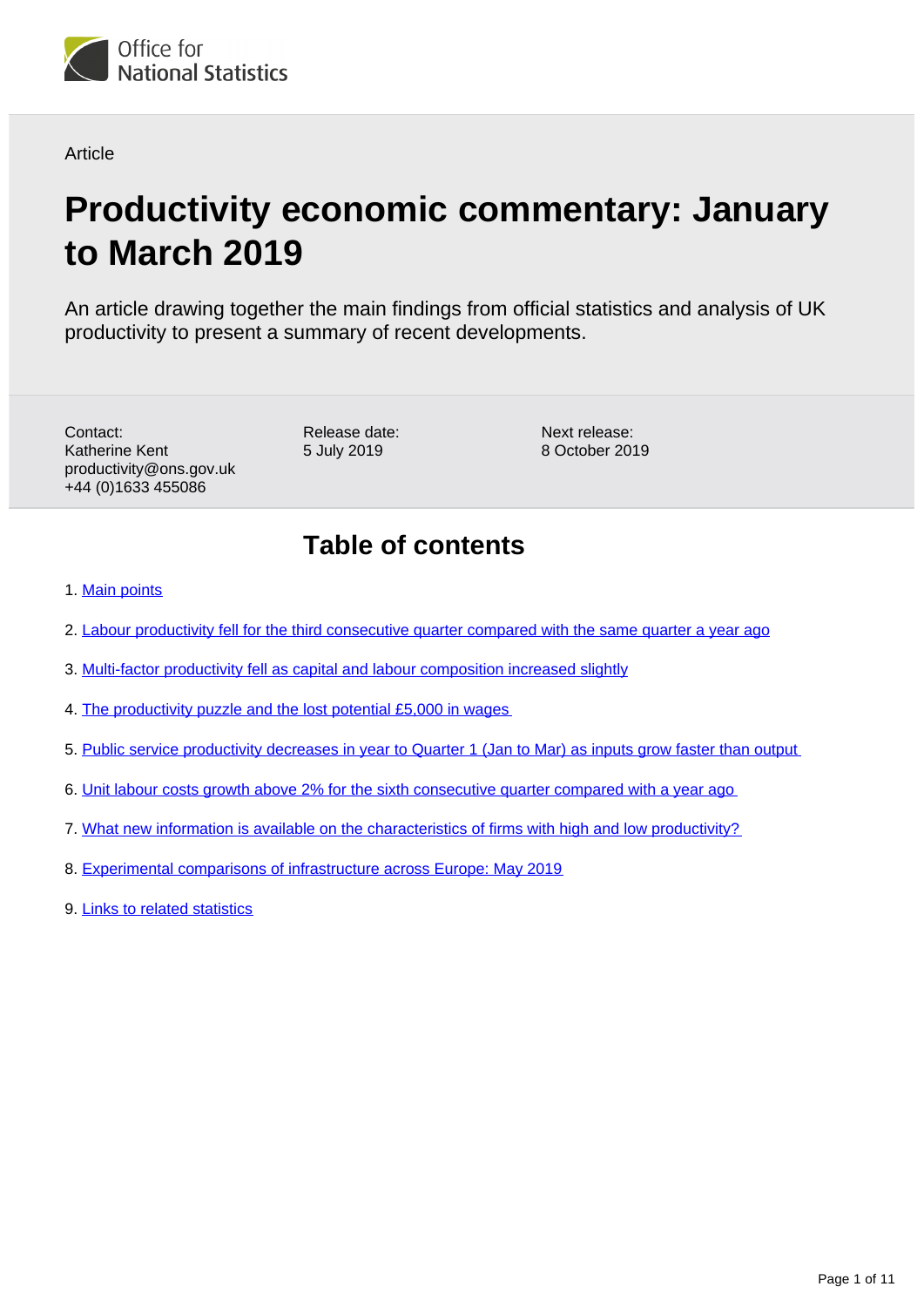## <span id="page-1-0"></span>**1 . Main points**

- Labour productivity for Quarter 1 (Jan to Mar) 2019, as measured by output per hour, decreased by 0.2% compared with the same quarter in the previous year; on this basis labour productivity decreased for the third consecutive quarter.
- Within this, services recorded labour productivity growth of 0.2% compared with the same quarter in the previous year; but manufacturing fell by 0.9% during the same period.
- Compared with the same quarter in 2018, multi-factor productivity (MFP) for the market sector in Quarter 1 2019 is estimated to have decreased by 0.2% and is still 4.5 percentage points below the level in 2008.
- This lack of multi-factor productivity growth can be estimated to have restricted wage growth; we have estimated that if productivity had grown in line with its long-term trend, average market sector wages would have been over £5,000 higher in 2018 than were observed in reality.
- Public service productivity also fell in Quarter 1 2019 as growth in inputs exceeded growth in output, although both inputs and output growth were high by historical standards.

## <span id="page-1-1"></span>**2 . Labour productivity fell for the third consecutive quarter compared with the same quarter a year ago**

Labour productivity output per hour decreased by 0.2% in Quarter 1 (Jan to Mar) 2019 compared with the same quarter in 2018. Comparing the latest quarter's growth rates with the same period a year ago provides a better measure of the long-term trend of labour productivity growth when compared with the previous quarter's data.

This fall reflects total average hours worked growing faster than gross value added (GVA) growth; 2% and 1.8% respectively. The fall in output per hour growth was attributed to a fall in manufacturing output per hour of 0.9%, with total average hours worked growing twice as fast as output (1.8% and 0.9%) respectively. In contrast, productivity for services increased 0.2%.

Figure 1 breaks down the log growth in productivity between Quarter 3 (July to Sept) 2009 and Quarter 1 2019 comparing the split of hours, (which have had the sign reversed to reflect their effect on productivity,) and GVA. Since the downturn GVA growth has averaged 1.6%, slightly higher than the average hours growth of 1.2%. As a result, productivity has seen weak growth averaging 0.5%, with brief instances of high growth most noticeably in the initial post-downturn years.

Subsequent years experienced a slump in productivity, with consecutive periods of negative growth between the period of Quarter 2 (Apr to June) 2012 to Quarter 3 2013. Since then, productivity remained somewhat weak, having brief instances of high growth in Quarter 2 2015 and Quarter 4 (Oct to Dec) 2016. The latter being the recording the highest quarter on year growth since the downturn.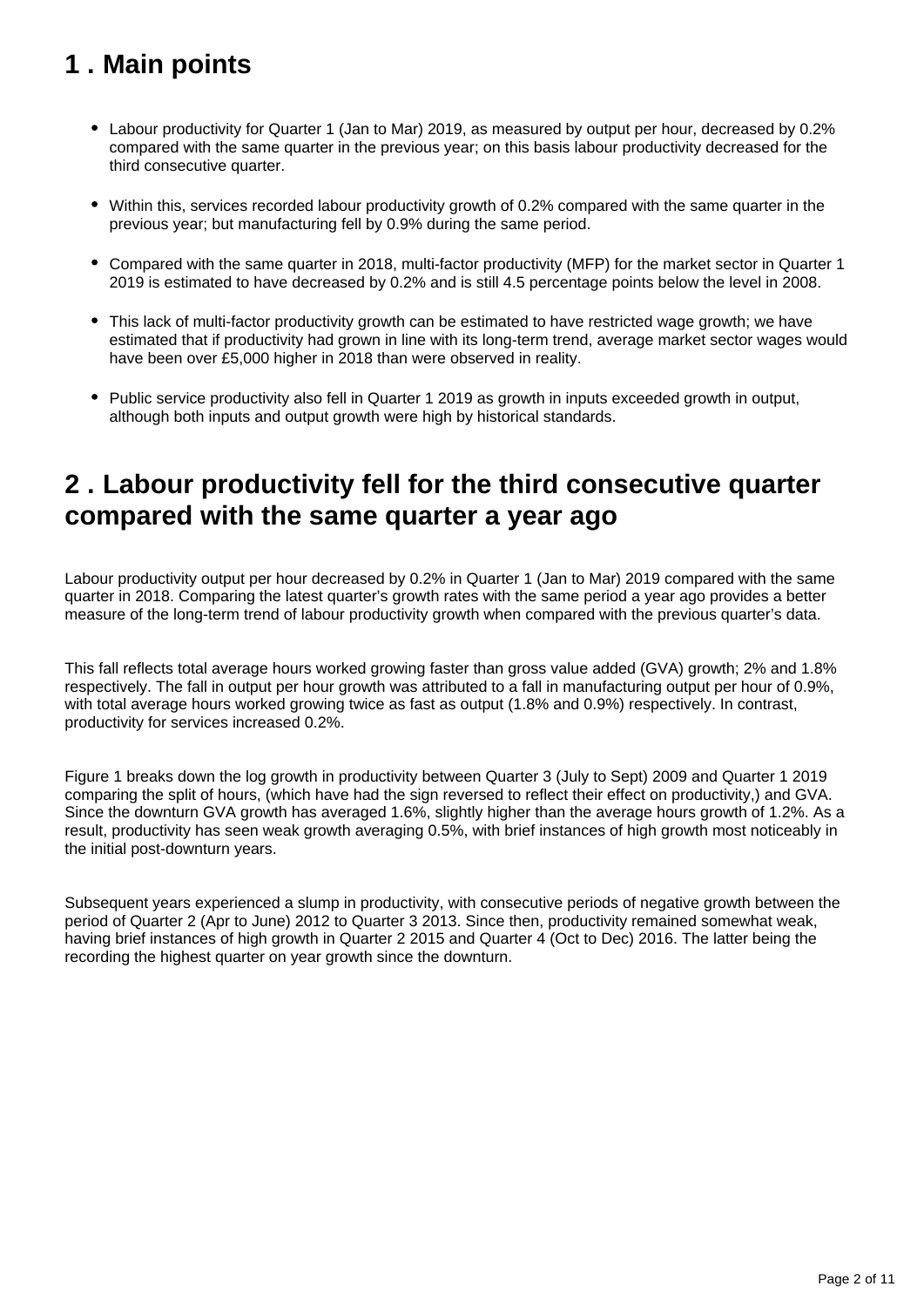### **Figure 1: In Quarter 1 (Jan to Mar) 2019 growth in hours slightly exceeded growth in gross value added leading to a fall in productivity**

**Output per hour, quarter on same quarter a year ago log growth rates, seasonally adjusted, Quarter 3 (July to Sept) 2009 to Quarter 1 (Jan to Mar) 2019, UK**

### Figure 1: In Quarter 1 (Jan to Mar) 2019 growth in hours slightly exceeded growth in gross value added leading to a fall in productivity

Output per hour, quarter on same quarter a year ago log growth rates, seasonally adjusted, Ouarter 3 (July to Sept) 2009 to Ouarter 1 (Jan to Mar) 2019, UK



#### **Source: Office for National Statistics**

#### **Notes:**

1. Estimates of hours worked have had their sign reversed to reflect how they affect output per hour. An increase in hours worked will contribute negatively to output per hour; while a decrease in hours worked will contribute positively to output per hour.

## <span id="page-2-0"></span>**3 . Multi-factor productivity fell as capital and labour composition increased slightly**

The Office for National Statistics (ONS) is the only national statistical institute in the world to routinely publish quarterly experimental multi-factor productivity (MFP) estimates for the market sector. Figure 2 decomposes cumulative quarterly growth of market sector output per hour worked since Quarter 1 (Jan to Mar) 2008 into contributions from capital deepening (capital per hour worked) and labour composition (the skills make-up of the workforce), and the residual MFP contribution. In simple terms, MFP "explains" the portion of growth of labour productivity that cannot be attributed to improvements in capital or labour. More information can be found in our [simple guide to MFP](https://www.ons.gov.uk/economy/economicoutputandproductivity/productivitymeasures/methodologies/asimpleguidetomultifactorproductivity).

This figure highlights the prolonged weakness of market sector labour productivity since the financial crisis and how MFP, which is still 4.5 percentage points lower than in 2008 is a vital contributor to this.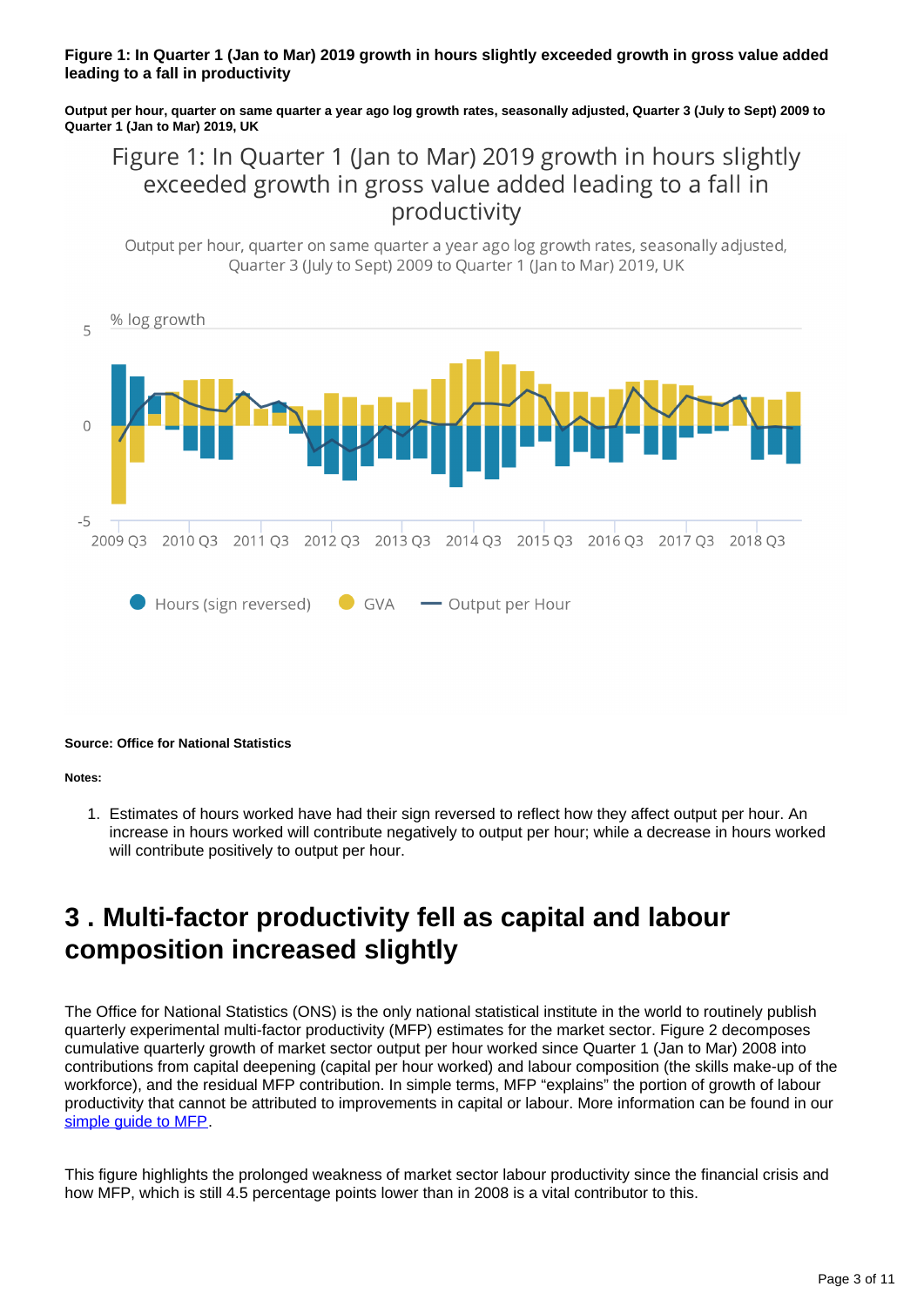### **Figure 2: Market sector output per hour has barely increased in the last 11 years**

**Decomposition of cumulative quarterly growth of output per hour worked, Quarter 1 (Jan to Mar) 2008 to Quarter 1 (Jan to Mar) 2019, UK, market sector**

## Figure 2: Market sector output per hour has barely increased in the last 11 years

Decomposition of cumulative quarterly growth of output per hour worked, Quarter 1 (Jan to Mar) 2008 to Quarter 1 (Jan to Mar) 2019, UK, market sector



#### **Source: Office for National Statistics**

#### **Notes:**

- 1. Labour productivity growth is the cumulative quarter-on-quarter log change in market sector gross value added (GVA) per hour worked.
- 2. Columns show contributions of components, calculated by weighting log changes in each component by its factor income share.
- 3. MFP is calculated by residual.

Capital deepening has also been exceptionally weak by historic standards, reflecting sluggish growth in investment and buoyant growth in hours worked. On the other hand, labour composition has steadily improved over the last 10 years.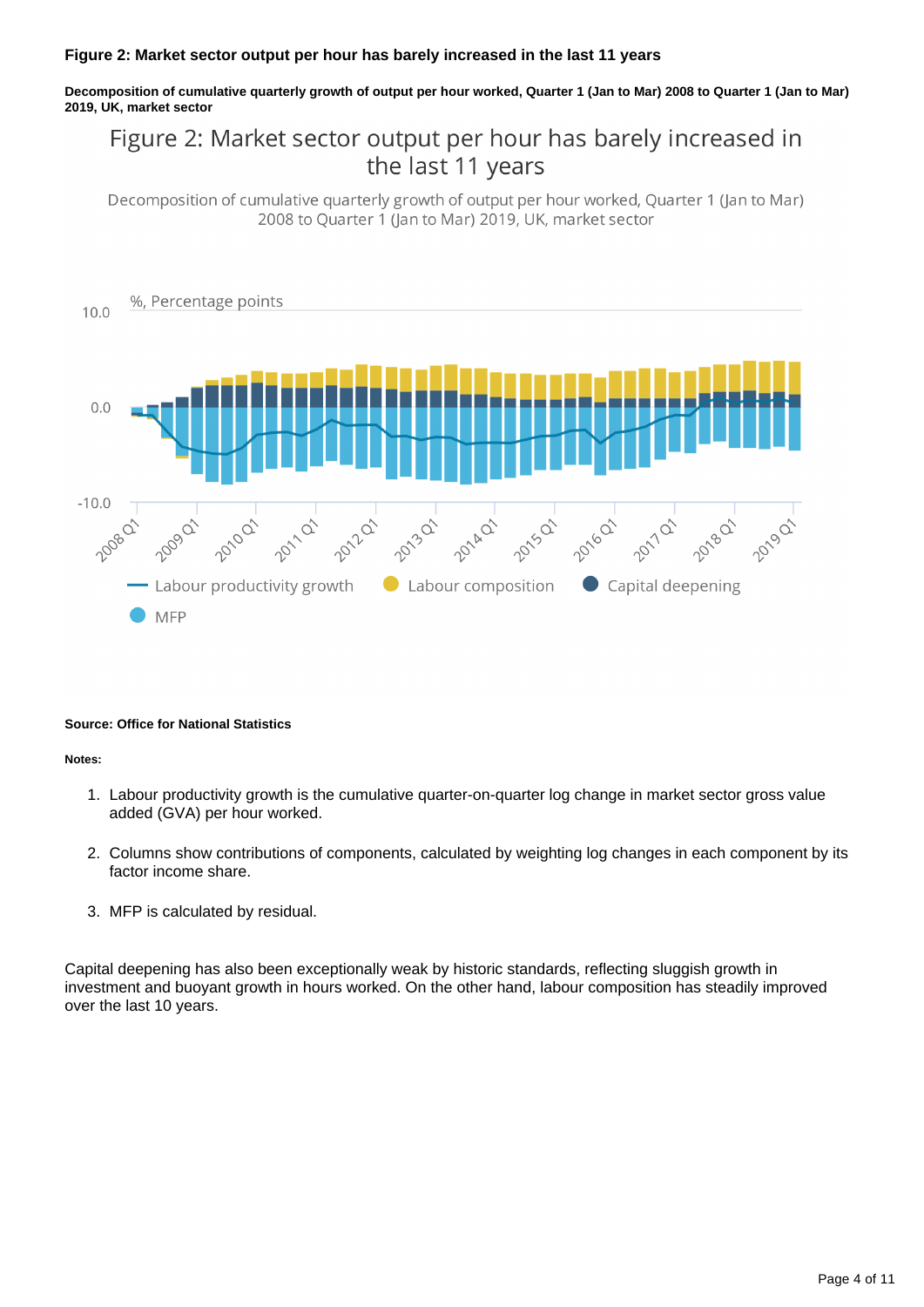## <span id="page-4-0"></span>**4 . The productivity puzzle and the lost potential £5,000 in wages**

**Figure 3: Multi-factor productivity estimated to be the largest driver of the productivity gap**

**Growth in output per hour from 1994 and contribution to productivity gap from 2008, UK market sector**



**Source: Office for National Statistics**

#### **Notes:**

1. In this illustration bars below the labour productivity line (for example labour composition) are contributing negatively to the productivity gap.

From last quarter we began decomposing the gap of market sector labour productivity into contributions from changes in labour composition, capital per hour and multi-factor productivity (MFP). The largest of these three components is MFP. If pre-downturn trends had continued, MFP would now be about 14% above the level in 2008, rather than 4.5% lower. In the real world, changes in MFP can arise for several reasons including technological progress, economies of scale, changes in management techniques and business processes or more efficient use of factor inputs. MFP is linked, therefore, not to an increase in the quantity or quality of measured factor inputs but rather to how they are employed. In practice, MFP may also reflect measurement error of inputs and outputs and missing factors of production.

How does this convert into wages? Productivity growth drives wages growth and has been historically low over the last decade. If productivity had grown in line with its long-term trend, and wages as a share of income had remained constant, average market sector wages would today be just over £5,000  $^{1,2}$  higher in 2018 for the average worker.

### **Notes for: The productivity puzzle and the lost potential £5,000 in wages**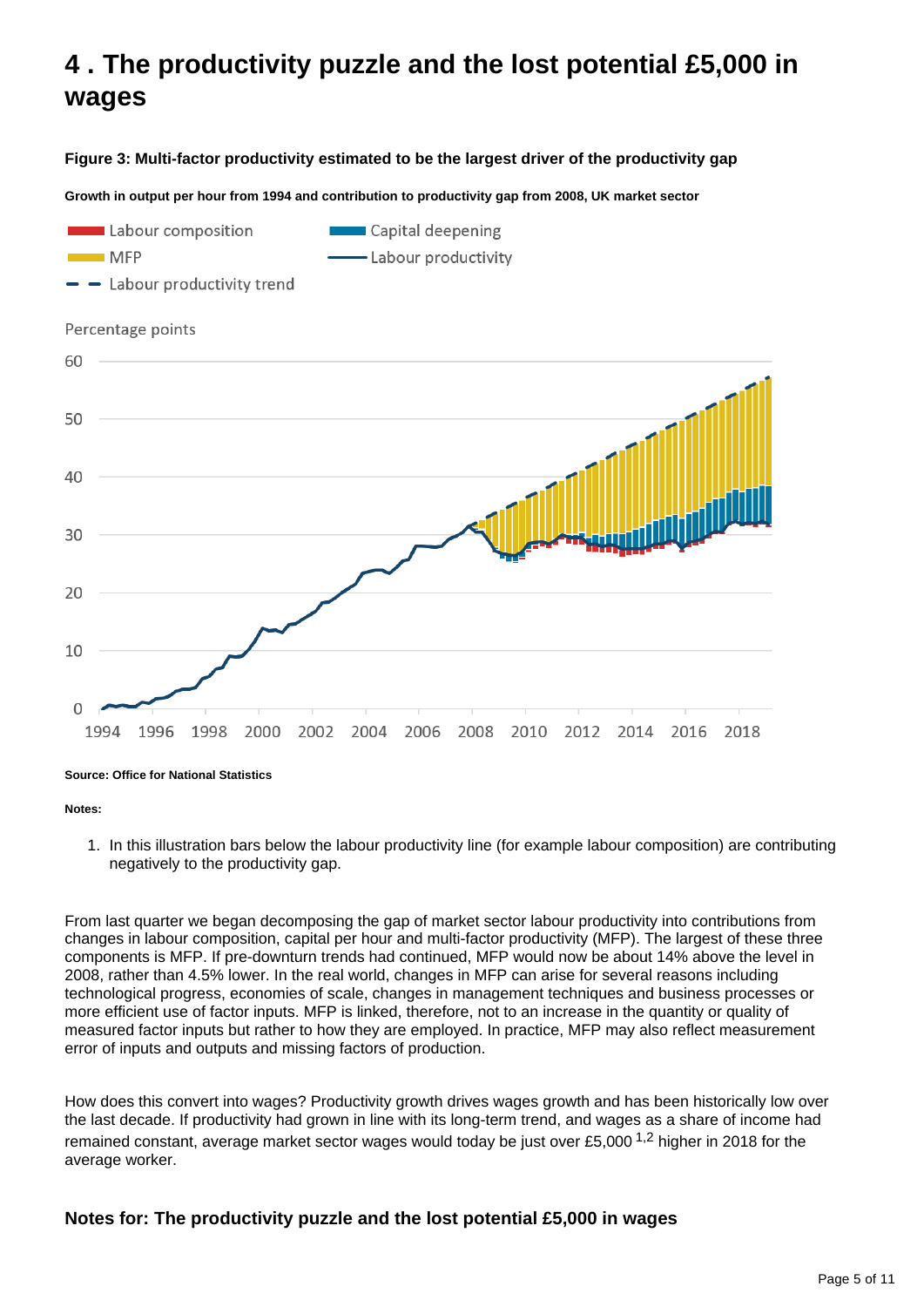- 1. Calculated for 2018 as market sector labour income divided by market sector jobs then multiplied by the 18.5% gap and multiplied by 80% as an approximation for wages of total compensation of employees.
- 2. In September 2018 [analysis by Institute for Fiscal Studies](https://www.ifs.org.uk/publications/13302) (IFS) on the output gap since suggested household incomes would have been £4,200 higher if incomes had continued to grow at the average rate in the decade before the crisis.

## <span id="page-5-0"></span>**5 . Public service productivity decreases in year to Quarter 1 (Jan to Mar) as inputs grow faster than output**

Alongside these estimates of quarterly productivity growth for the whole economy and UK market sector, we have published updated experimental quarterly and annual estimates of public service productivity. These measures differ from labour productivity measures of the non-market sector by taking account of changes in a range of factor inputs, including labour and capital. The approach is similar to that used for estimates of multi-factor productivity (MFP), but MFP estimates published alongside this release focus on the market sector.

In general, because productivity is a long-term structural trend, we advise looking at changes in productivity between periods that are further apart which can help to smooth any fluctuations in growth rates. The trend over the last year is an example of why this is important.

Compared with the same quarter in the previous year, productivity for total public services decreased by 3.1% in Quarter 1 (Jan to Mar) 2019. Over this period, inputs increased by 5.3% while output increased by less (2.2%), causing productivity to fall. The growth in inputs was much higher than the average annual growth rate of the last 20 years. The latest quarter continues a trend of negative productivity growth that began in 2018. As inputs growth has a negative effect on productivity growth, in Figure 4 growth rates of inputs are inverted – as such, the sum of the stacked bars (output, and inverted inputs) is equal to productivity growth.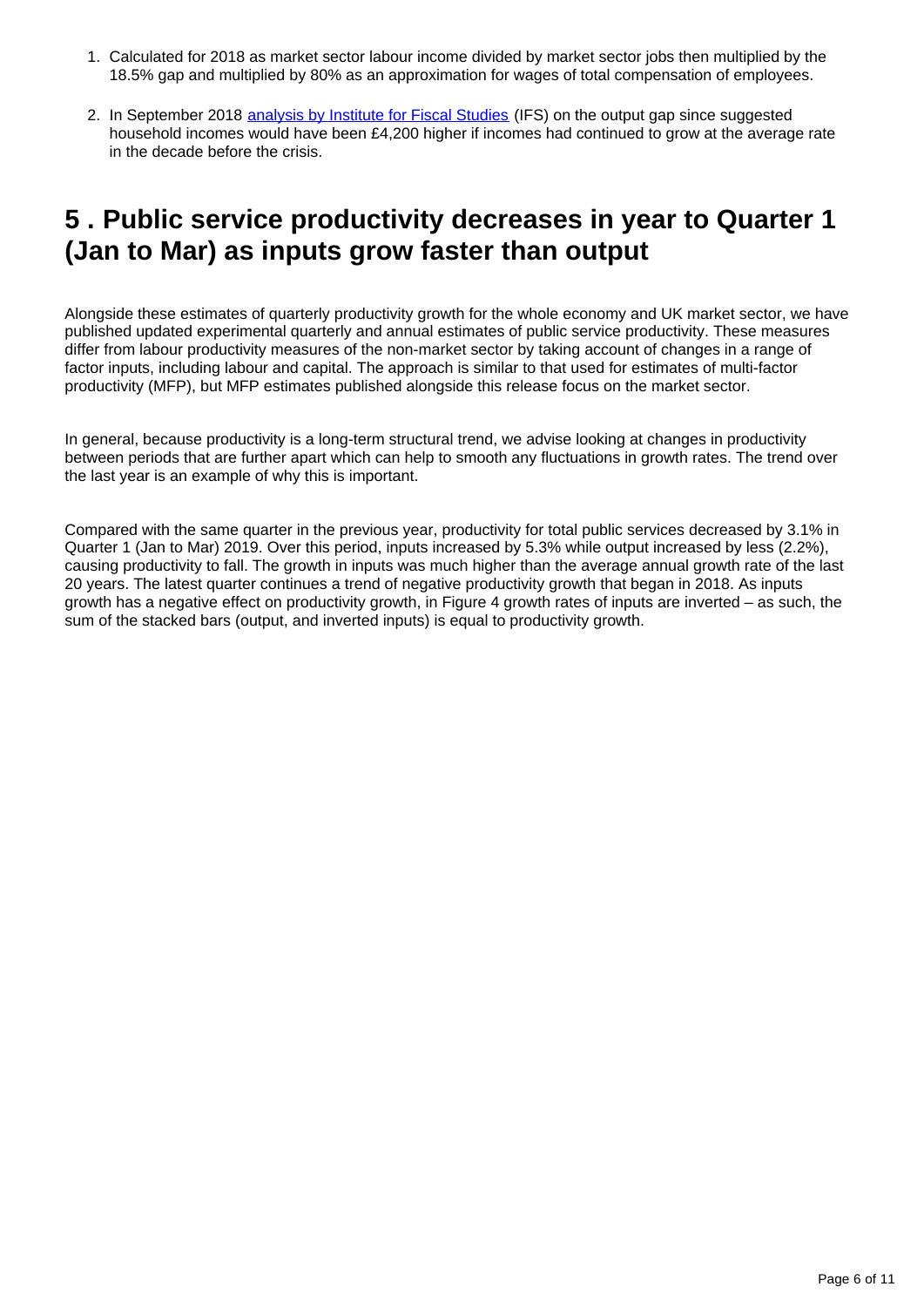### **Figure 4: Productivity falls in Quarter 1 (Jan to Mar) 2019 when compared with the same quarter of the previous year**

**Public service productivity, inputs and output, quarter-on-same-quarter-a-year-ago growth rates, UK, Quarter 1 2017 to Quarter 1 2019**

### Figure 4: Productivity falls in Quarter 1 (Jan to Mar) 2019 when compared with the same quarter of the previous year

Public service productivity, inputs and output, quarter-on-same-quarter-a-year-ago growth rates, UK, Quarter 1 2017 to Quarter 1 2019



#### **Source: Office for National Statistics**

#### **Notes:**

- 1. Data are from this experimental quarterly release.
- 2. Experimental quarterly estimates of public service productivity are indirectly seasonally adjusted, calculated using seasonally adjusted inputs and seasonally adjusted output.
- 3. Changes have been expressed as log changes such that output growth and (inverted) input growth can be added to exactly equal changes in productivity. Further information on log changes can be found in Section 3 of [A simple guide to multi-factor productivity](https://www.ons.gov.uk/economy/economicoutputandproductivity/productivitymeasures/methodologies/asimpleguidetomultifactorproductivity).

## <span id="page-6-0"></span>**6 . Unit labour costs growth above 2% for the sixth consecutive quarter compared with a year ago**

Unit labour costs and section unit labour costs are now covered in a separate publication. In order to provide more detailed and relevant commentary.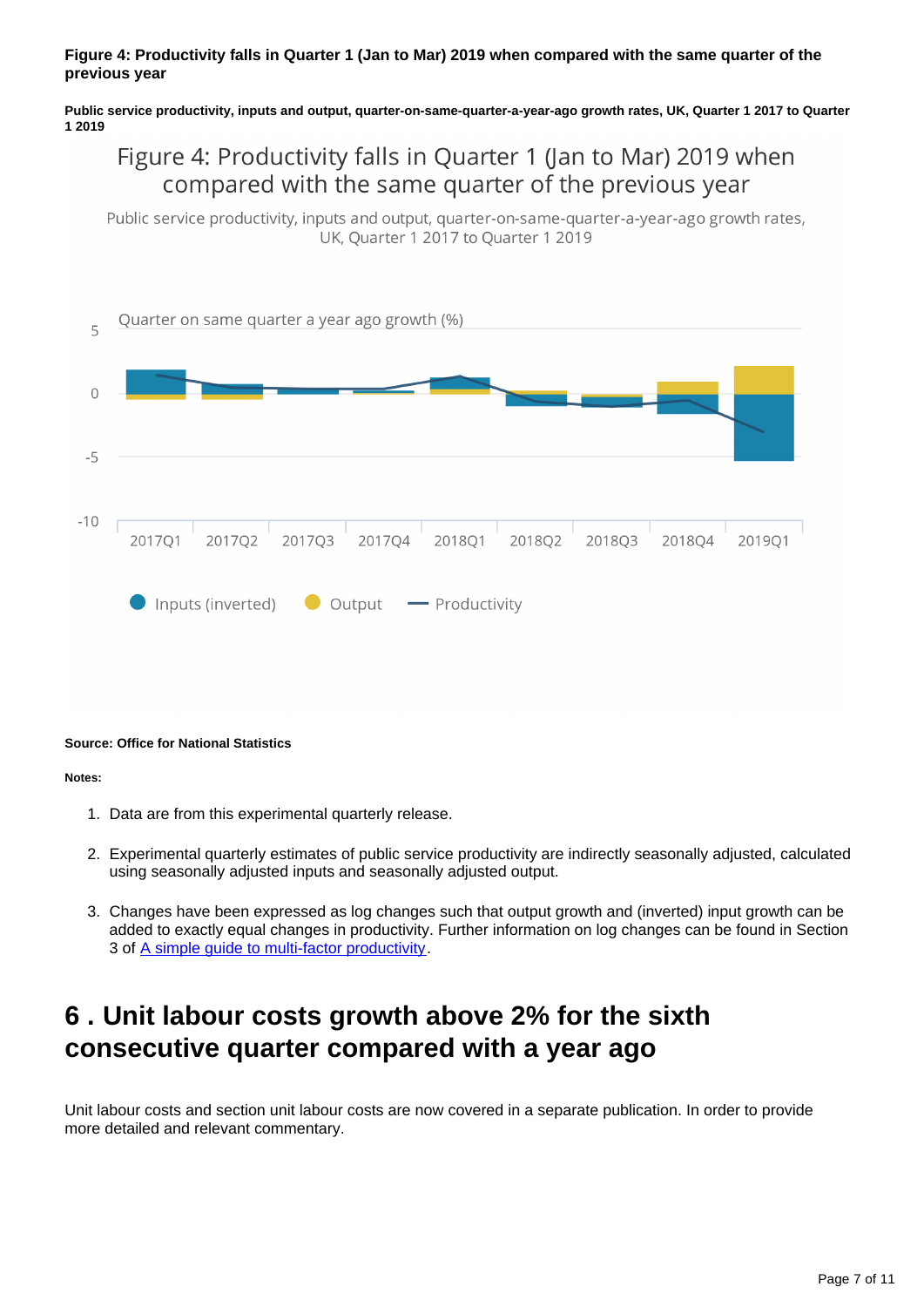Labour is the largest domestic cost facing most businesses in the UK, and so rising labour costs are an important indicator of domestic inflationary pressures. The extent to which changes in the cost of labour affect companies' production costs, and hence inflation, depends on growth in unit labour costs (ULCs) — how wages and other labour costs facing companies are growing relative to productivity.

ULCs represent the full labour costs, wages and salaries as well as social security and pension contributions paid by employers, incurred in the production of a unit of output.

Unit labour costs (ULCs) increased by 2.1% in Quarter 1 (Jan to Mar) 2019, compared with the same quarter a year ago. Growth was not as strong as at the end of 2018, still unit labour costs growth was above 2% for the sixth consecutive quarter compared with a year ago.

## <span id="page-7-0"></span>**7 . What new information is available on the characteristics of firms with high and low productivity?**

In May 2019 we published Firm-level labour productivity measures from the Annual Business Survey, Great [Britain: 2017.](https://www.ons.gov.uk/economy/economicoutputandproductivity/productivitymeasures/articles/firmlevellabourproductivitymeasuresfromtheannualbusinesssurveygreatbritain/2017) This article extends a series of releases published by the Office for National Statistics (ONS), exploring trends in firm-level labour productivity ([ONS 2017a](https://www.ons.gov.uk/economy/economicoutputandproductivity/productivitymeasures/articles/labourproductivitymeasuresfromtheannualbusinesssurvey/2006to2015), [ONS 2017b](https://www.ons.gov.uk/economy/economicoutputandproductivity/productivitymeasures/articles/understandingfirmsinthebottom10ofthelabourproductivitydistributioningreatbritain/jantomar2017)). Our analysis shows that:

- aggregate UK productivity growth between 2010 and 2017 was largely driven by businesses at the top of the productivity distribution; however, labour productivity growth of these businesses has been lower postdownturn (2010 to 2017) than during the period immediately prior to the downturn (2004 to 2007)
- the middle of the labour productivity distribution between the 40th and 60th percentiles of employees remained below pre-downturn levels in 2017
- in the most recent period (2015 to 2017), the level of labour productivity of the middle third of employees fell in real terms

This analysis also highlights the firm-level characteristics driving differences in labour productivity across businesses. Over the period studied, 2006 to 2017, businesses that were older and larger – in terms of employment – were more productive on average. Additionally, foreign-owned businesses were around 18% more productive than equivalent, domestically-owned businesses, on average between 2006 and 2017. Figure 5 shows that the composition of the top-ranking industries for labour productivity changed very little between 2008 and 2017 and we find a similar result for the lowest ranking industries. The most productive industry divisions were predominantly capital intensive (production), while the least productive were predominantly labour intensive (services).

### **Figure 5: The top ranking industries by productivity have changed very little over time and are predominantly capital-intensive (production) industries**

### **2008 to 2017, current price, Great Britain**

[Download the data](https://www.ons.gov.uk/visualisations/dvc622/figure6/datadownload.xlsx)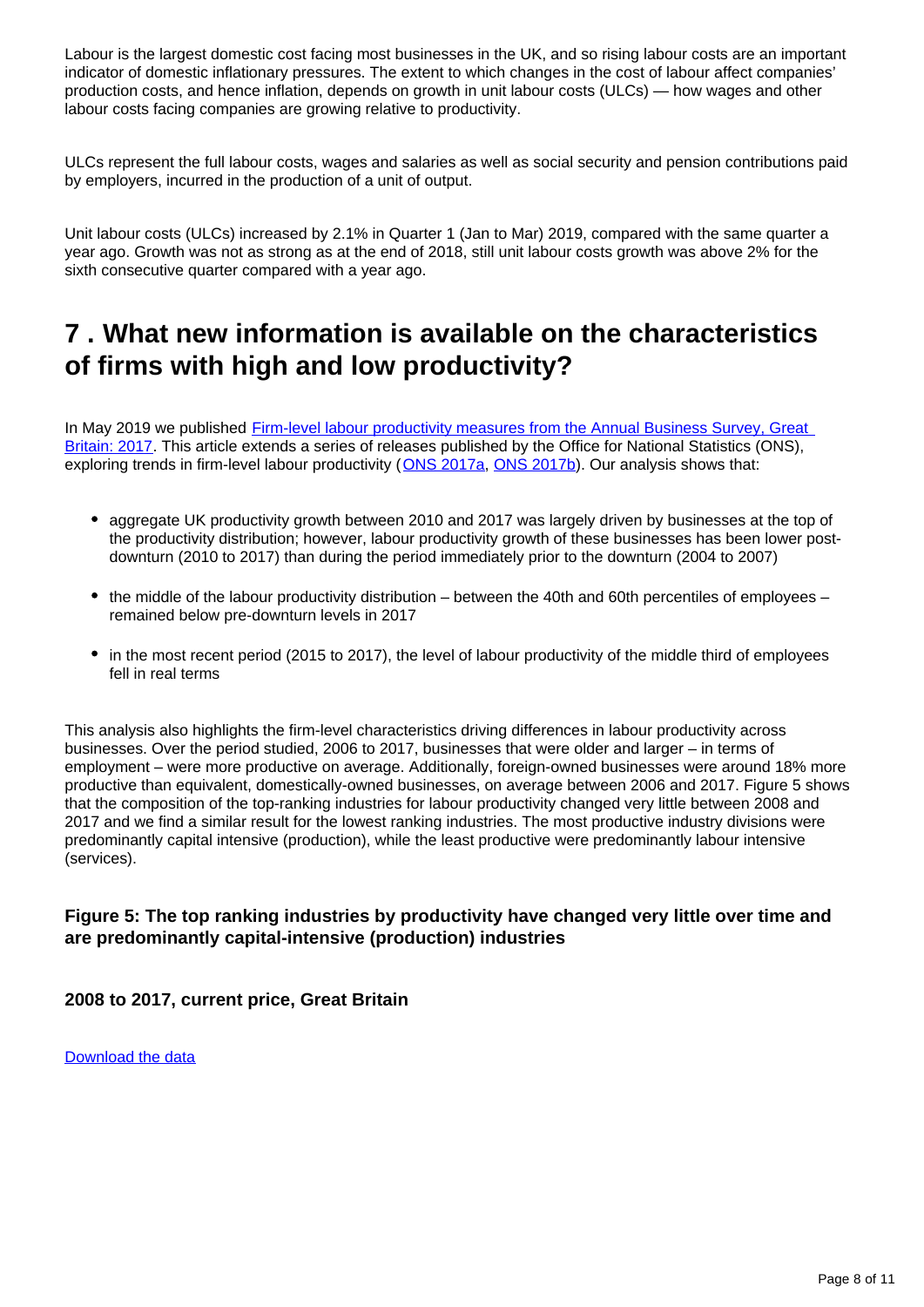## <span id="page-8-0"></span>**8 . Experimental comparisons of infrastructure across Europe: May 2019**

In May 2019, we continued our series of publications on infrastructure with comparisons of infrastructure stocks and investment in the UK and other European countries. Infrastructure is widely thought to have a positive effect on economic growth and productivity, and differences in infrastructure may therefore help to explain differences in productivity across countries. In previous publications, we have set out how we are developing experimental statistics on infrastructure in the UK. The first of these, [Developing new measures of infrastructure investment:](https://www.ons.gov.uk/economy/economicoutputandproductivity/productivitymeasures/articles/developingnewmeasuresofinfrastructureinvestment/july2017)  [July 2017](https://www.ons.gov.uk/economy/economicoutputandproductivity/productivitymeasures/articles/developingnewmeasuresofinfrastructureinvestment/july2017), tackled definitional issues and presented an initial look at available data sources to measure infrastructure investment. The second, [Developing new statistics of infrastructure: August 2018](https://www.ons.gov.uk/economy/economicoutputandproductivity/productivitymeasures/articles/developingnewmeasuresofinfrastructureinvestment/august2018), updated estimates of investment and presented an initial look at infrastructure stocks.

Compared with other European countries, the UK's government investment in infrastructure accounted for 2.3 % of total government spending in 2017, higher than in Germany, France and Italy.

### **Figure 6: The UK overtakes other EU G7 economies in government infrastructure investment**

**Government investment in infrastructure as a proportion of total government spending, EU G7 economies, 2006 to 2017**

### Figure 6: The UK overtakes other EU G7 economies in government infrastructure investment

Government investment in infrastructure as a proportion of total government spending, EU G7 economies, 2006 to 2017



#### **Source: Eurostat, Office for National Statistics**

Since the economic downturn, government investment in infrastructure in the UK outpaced other EU G7 countries. From 2013 to 2017, government investment in the UK grew by 6.1%, faster than in Germany which grew by 4.1 %. For France, Italy and the Netherlands government investment in infrastructure fell in the period.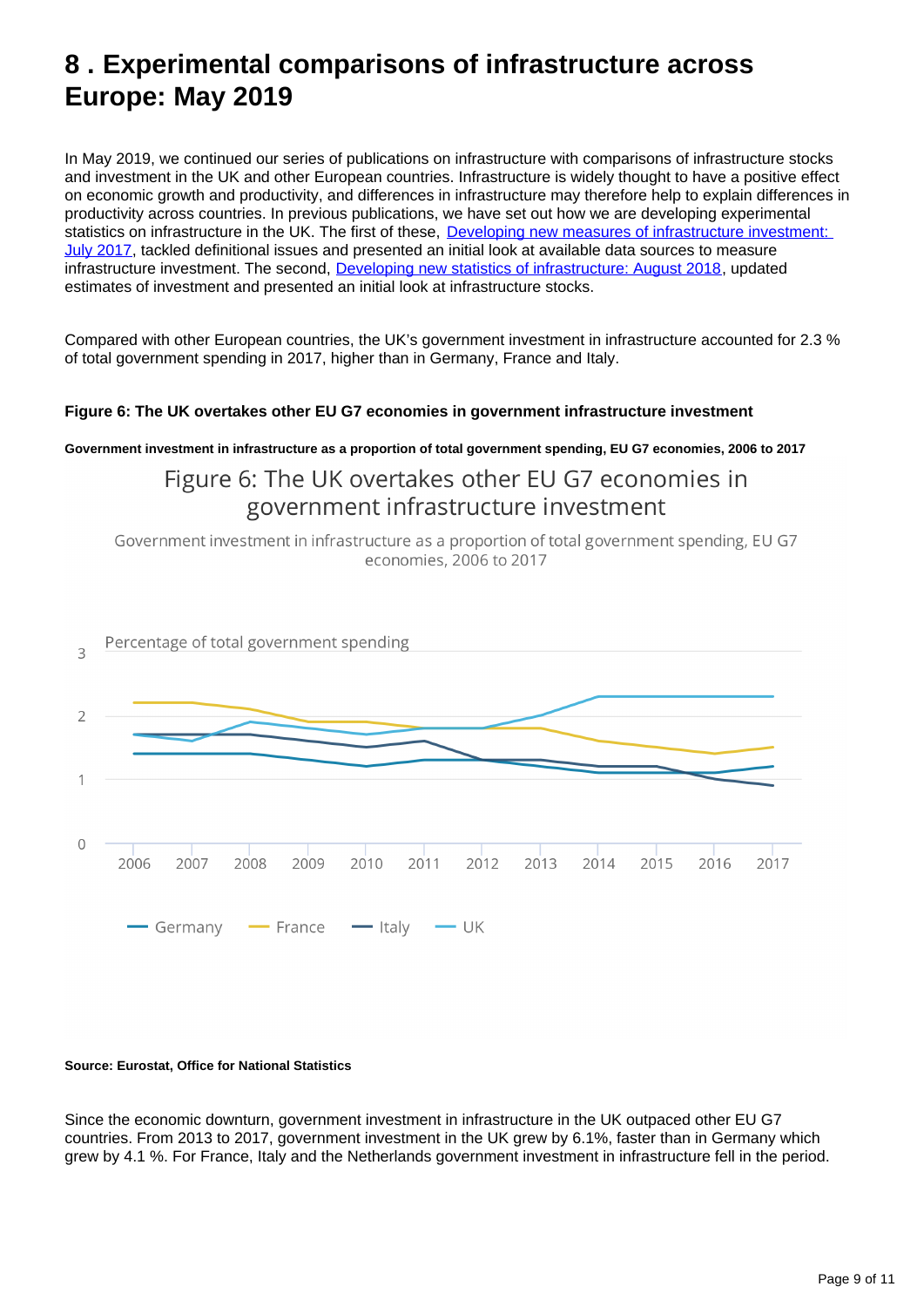## <span id="page-9-0"></span>**9 . Links to related statistics**

#### [Productivity economic commentary: January to March 2019](https://www.ons.gov.uk/employmentandlabourmarket/peopleinwork/labourproductivity/articles/ukproductivityintroduction/januarytomarch2019)

Article | Released 5 July 2019

Draws together the main findings from official statistics and analysis of UK productivity to present a summary of recent developments.

### [Labour productivity, UK: January to March 2019](https://www.ons.gov.uk/employmentandlabourmarket/peopleinwork/labourproductivity/bulletins/labourproductivity/januarytomarch2019)

Article | Released 5 July 2019 The latest estimates of labour productivity for the whole economy.

[Industry by region estimates of labour productivity: 2017](https://www.ons.gov.uk/economy/economicoutputandproductivity/productivitymeasures/articles/introducingindustrybyregionlabourmetricsandproductivity/latest)

Article | Released 6 February 2019

Annual productivity estimates for 16 industries in Standard Industrial Classification 2007 section groups for each of the NUTS1 regions from 1997 to 2017. It compares annual productivity growth by region, as output per hour, relative to the UK and explains how manufacturing and services have grown across the regions.

#### [Regional and sub-regional productivity in the UK](https://www.ons.gov.uk/employmentandlabourmarket/peopleinwork/labourproductivity/articles/regionalandsubregionalproductivityintheuk/latest)

Article | Released 6 February 2019 Estimates for measures of labour productivity using a balanced gross value added (GVA) approach for NUTS1, NUTS2 and NUTS3 sub-regions of the UK, selected city regions and English local enterprise partnerships (LEPs) up to 2017. Estimates are in both real and nominal terms.

### [A simple guide to multi-factor productivity](https://www.ons.gov.uk/economy/economicoutputandproductivity/productivitymeasures/methodologies/asimpleguidetomultifactorproductivity)

Article | Released 5 October 2018 Explains the concept and measurement of multi-factor productivity through simple stylised examples.

### [Quarterly UK public service productivity \(Experimental Statistics\): January to March 2019](https://www.ons.gov.uk/employmentandlabourmarket/peopleinwork/labourproductivity/articles/quarterlypublicserviceproductivityexperimentalstatistics/januarytomarch2019)

Article | Released 5 July 2019 Contains the latest experimental estimates for quarterly UK total public service productivity, inputs and output.

#### [Public service productivity: total, UK, 2016](https://www.ons.gov.uk/economy/economicoutputandproductivity/publicservicesproductivity/articles/publicservicesproductivityestimatestotalpublicservices/latest)

Article | Released 9 January 2019 Presents updated measures of output, inputs and productivity for public services in the UK between 1997 and 2015, in addition to new estimates for 2016.

#### [Public service productivity: healthcare, UK, 2016](https://www.ons.gov.uk/economy/economicoutputandproductivity/publicservicesproductivity/articles/publicservicesproductivityestimateshealthcare/latest)

Article | Released 9 January 2019 Presents updated estimates of output, inputs and productivity for public service healthcare in the UK between 1995 and 2015, and new estimates for 2016.

#### [Public service productivity: healthcare, England: financial year ending 2017](https://www.ons.gov.uk/economy/economicoutputandproductivity/publicservicesproductivity/articles/publicservicesproductivityestimateshealthcare/financialyearending2017)

Article | Released 9 January 2019

Presents estimates of output, inputs and productivity for public service healthcare in England on a financial year basis up to financial year ending 2017.

[Improving estimates of labour productivity and international comparisons](https://www.ons.gov.uk/economy/economicoutputandproductivity/productivitymeasures/articles/improvingestimatesoflabourproductivityandinternationalcomparisons/2019-01-09)

Article | Released 9 January 2019

Discusses recent Organisation for Economic Co-operation and Development findings showing that the methodologies, data sources and adjustments used to estimate the number of persons, jobs and hours worked varied significantly across countries, and explores these differences and the impact on our ICP.